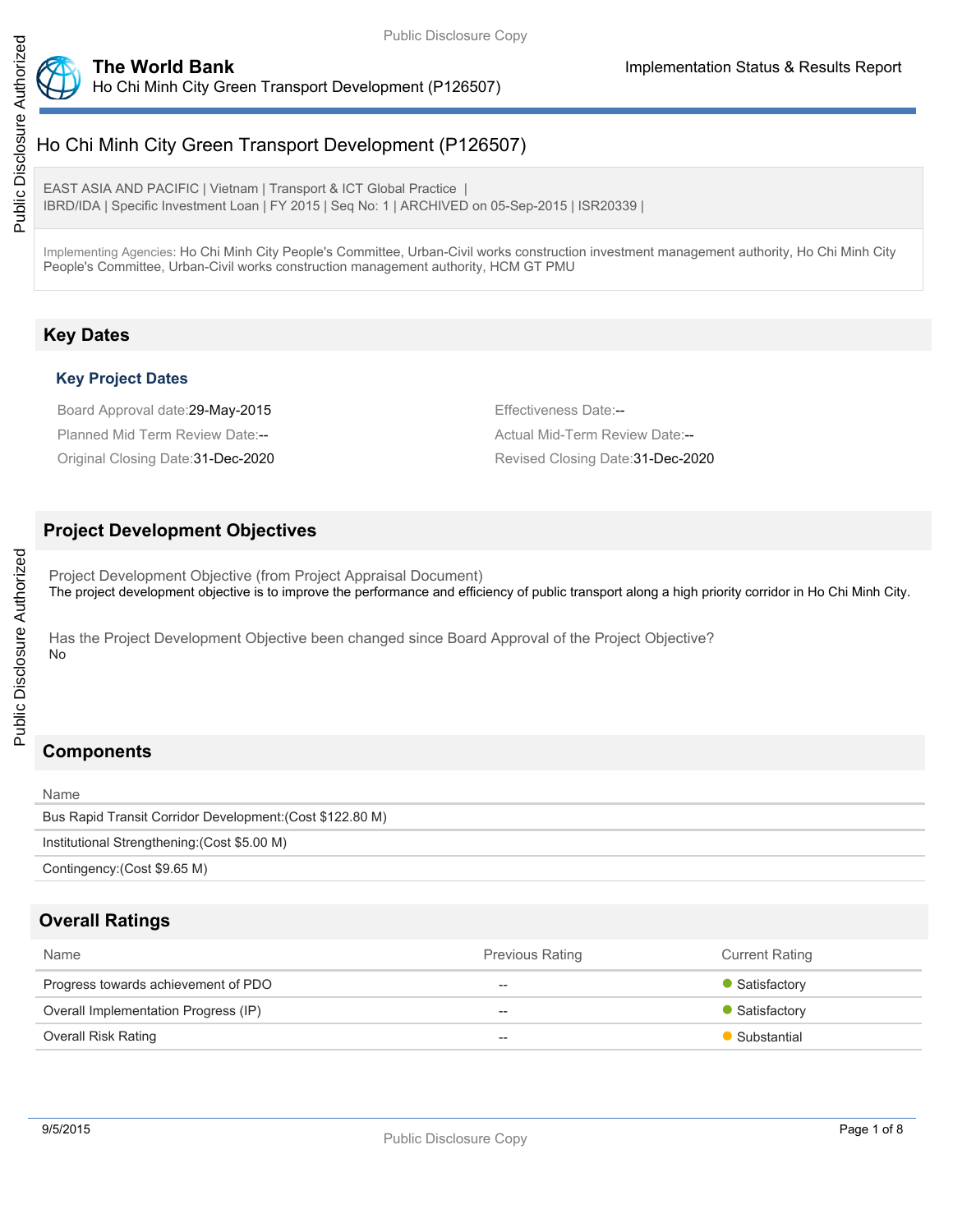

## **Implementation Status and Key Decisions**

Good progress has been made towards meeting the effectiveness conditions prior to the deadline, which is 90 days from the signing. Land acquisition and resettlement activities have been moved forward in accordance with the Resettlement Policy Framework, and the project site is likely to be prepared on time for construction works.

In parallel with the project, a technical assistance (TA) on road safety for BRT will be provided from the design stage until the implementation of the project in order to ensure safety of the HCMC BRT. International experts mobilized for the TA will work closely with the engineers engaged to prepare the detailed design (funded by the PPTAF) to ensure the safety of BRT infrastructure from the outset.

Upon the project effectiveness, the Implementing Agency and the World Bank will launch the project implementation at a joint workshop in October.

#### **Risks**

#### **Systematic Operations Risk-rating Tool**

| <b>Risk Category</b>                                            | Rating at Approval                                  | <b>Previous Rating</b>                              | <b>Current Rating</b> |
|-----------------------------------------------------------------|-----------------------------------------------------|-----------------------------------------------------|-----------------------|
| <b>Political and Governance</b>                                 | • Substantial                                       | $\overline{\phantom{a}}$                            | • Substantial         |
| Macroeconomic                                                   | • Moderate                                          | $-$                                                 | • Moderate            |
| Sector Strategies and Policies                                  | • Substantial                                       | $-$                                                 | • Substantial         |
| Technical Design of Project or Program                          | • Moderate                                          | $-$                                                 | • Moderate            |
| Institutional Capacity for Implementation and<br>Sustainability | • Substantial                                       | $-$                                                 | • Substantial         |
| Fiduciary                                                       | • Substantial                                       | $-$                                                 | • Substantial         |
| <b>Environment and Social</b>                                   | • Moderate                                          | $\hspace{0.05cm} -\hspace{0.05cm} -\hspace{0.05cm}$ | • Moderate            |
| <b>Stakeholders</b>                                             | • Moderate                                          | $-$                                                 | • Moderate            |
| Other                                                           | $\hspace{0.05cm} -\hspace{0.05cm} -\hspace{0.05cm}$ | $\hspace{0.05cm} -\hspace{0.05cm} -\hspace{0.05cm}$ | $-$                   |
| Overall                                                         | • Substantial                                       | $-$                                                 | • Substantial         |

## **Results**

#### **Project Development Objective Indicators**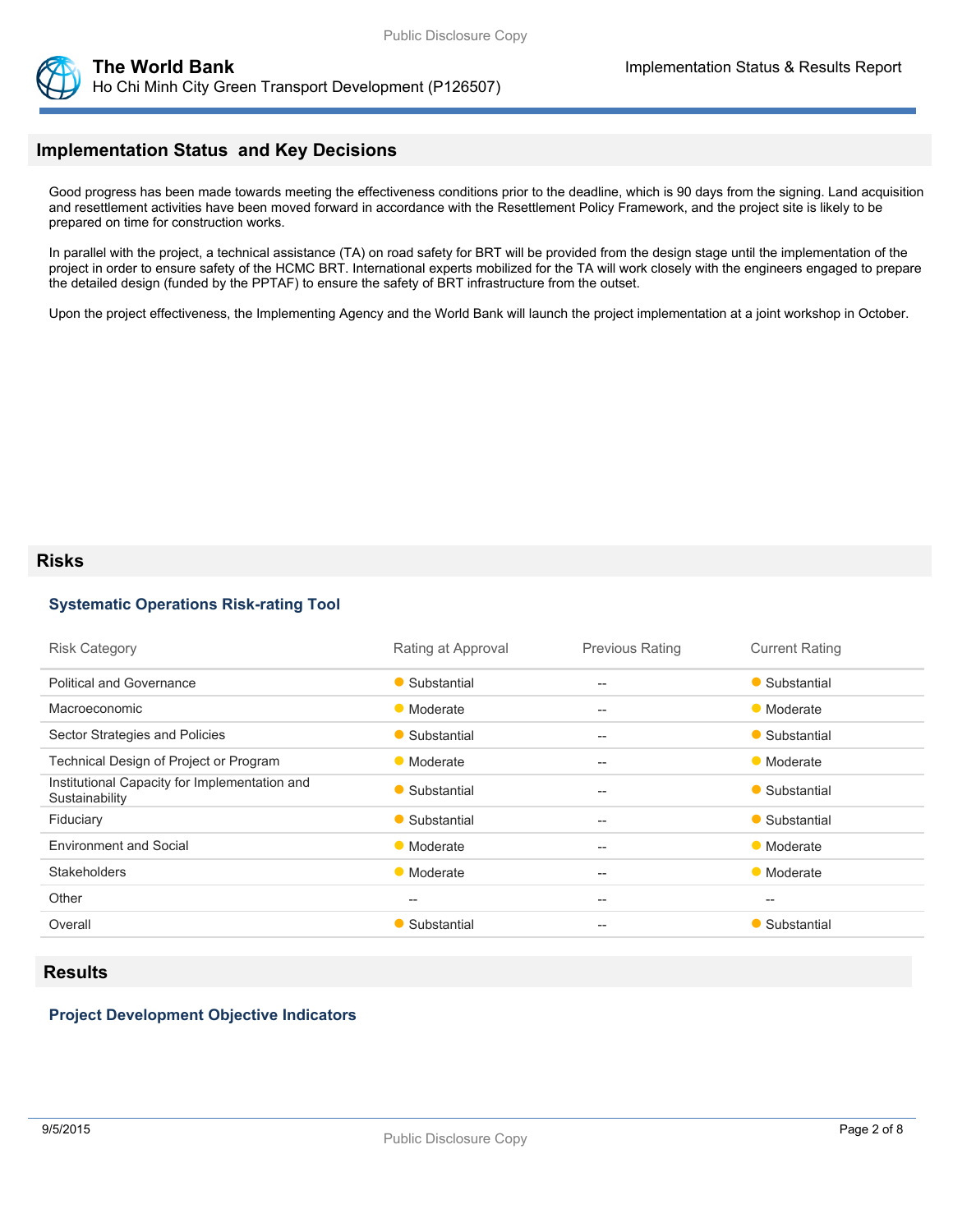

#### Number of passengers per day using the BRT system (Number, Custom)

|       | <b>Baseline</b> | Actual (Previous) | Actual (Current) | End Target  |
|-------|-----------------|-------------------|------------------|-------------|
| Value | 0.00            | $- -$             | 0.00             | 28300.00    |
| Date  | 01-Jan-2019     | $- -$             | 26-Aug-2015      | 31-Dec-2020 |

#### People satisfied with the service provided by Public Transport (Percentage, Custom)

|       | <b>Baseline</b> | Actual (Previous) | Actual (Current) | End Target  |
|-------|-----------------|-------------------|------------------|-------------|
| Value | 33.00           | $- -$             | 0.00             | 50.00       |
| Date  | 01-Jan-2019     | $- -$             | 26-Aug-2015      | 31-Dec-2020 |

#### Women satisfied with the service provided by Public Transport (Sub-Indicator) (Percentage, Custom Breakdown)

|       | <b>Baseline</b> | Actual (Previous) | Actual (Current) | End Target  |
|-------|-----------------|-------------------|------------------|-------------|
| Value | 40.00           | $- -$             | 0.00             | 60.00       |
| Date  | 01-Jan-2019     | $- -$             | 26-Aug-2015      | 31-Dec-2020 |

#### Low income riders satisfied with the service provided by Public Transport (Sub-Indicator) (Percentage, Custom Breakdown)

|       | <b>Baseline</b> | Actual (Previous) | Actual (Current) | End Target  |
|-------|-----------------|-------------------|------------------|-------------|
| Value | 25.00           | $- -$             | 0.00             | 50.00       |
| Date  | 01-Jan-2019     | $- -$             | 26-Aug-2015      | 31-Dec-2020 |

#### ► Travel time by public transport along the project corridor, measured as in-vehicle time from An Lac to Ky Con (14.1 km) (Minutes, Custom)

|       | Baseline | Actual (Previous)        | Actual (Current) | End Target |
|-------|----------|--------------------------|------------------|------------|
| Value | 60.00    | $\overline{\phantom{a}}$ | 60.00            | 37.00      |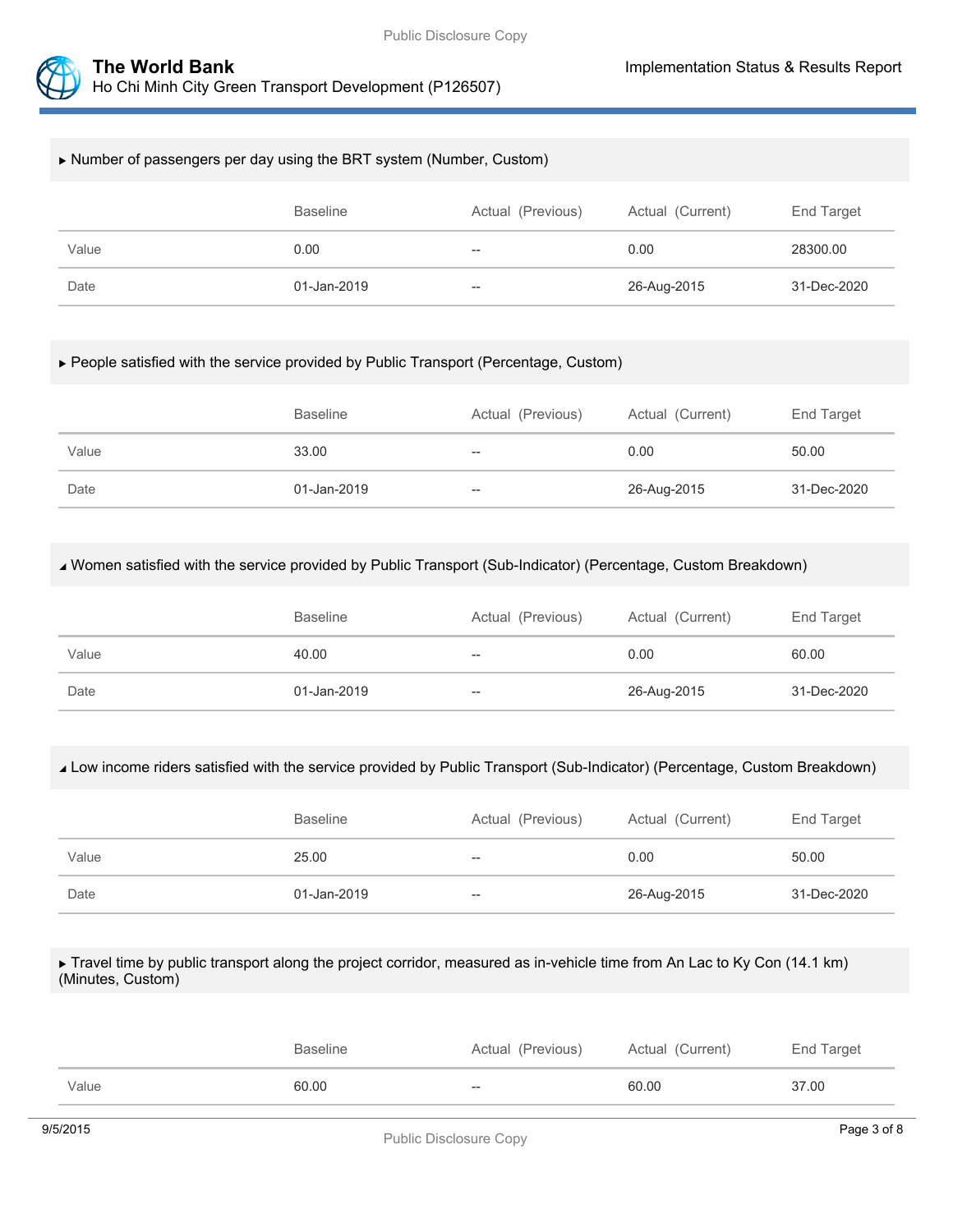

| Date | 01-Jan-2019 | $\hspace{0.1mm}-\hspace{0.1mm}-\hspace{0.1mm}$ | 26-Aug-2015 | 31-Dec-2020 |
|------|-------------|------------------------------------------------|-------------|-------------|

## Number of workers and students accessing Thu Thiem Development within 45 minutes (Number, Custom)

|       | <b>Baseline</b> | Actual (Previous) | Actual (Current) | End Target  |
|-------|-----------------|-------------------|------------------|-------------|
| Value | 1122000.00      | --                | 1122000.00       | 1290000.00  |
| Date  | 01-Jan-2019     | --                | 26-Aug-2015      | 31-Dec-2020 |

## Number of residents accessing Thu Thiem Development within 45 minutes. (Sub-Indicator) (Number, Custom Supplement)

|       | Baseline   | Actual (Previous) | Actual (Current) | End Target |
|-------|------------|-------------------|------------------|------------|
| Value | 1050000.00 | $- -$             | 1050000.00       | 1208000.00 |

## Difference in GHG emissions compared to BAU case (Tones/year, Custom)

|       | <b>Baseline</b> | Actual (Previous) | Actual (Current) | End Target  |
|-------|-----------------|-------------------|------------------|-------------|
| Value | 0.00            | --                | 0.00             | $-23000.00$ |
| Date  | 01-Jan-2019     | --                | 26-Aug-2015      | 31-Dec-2020 |

## Overall Comments

**Intermediate Results Indicators**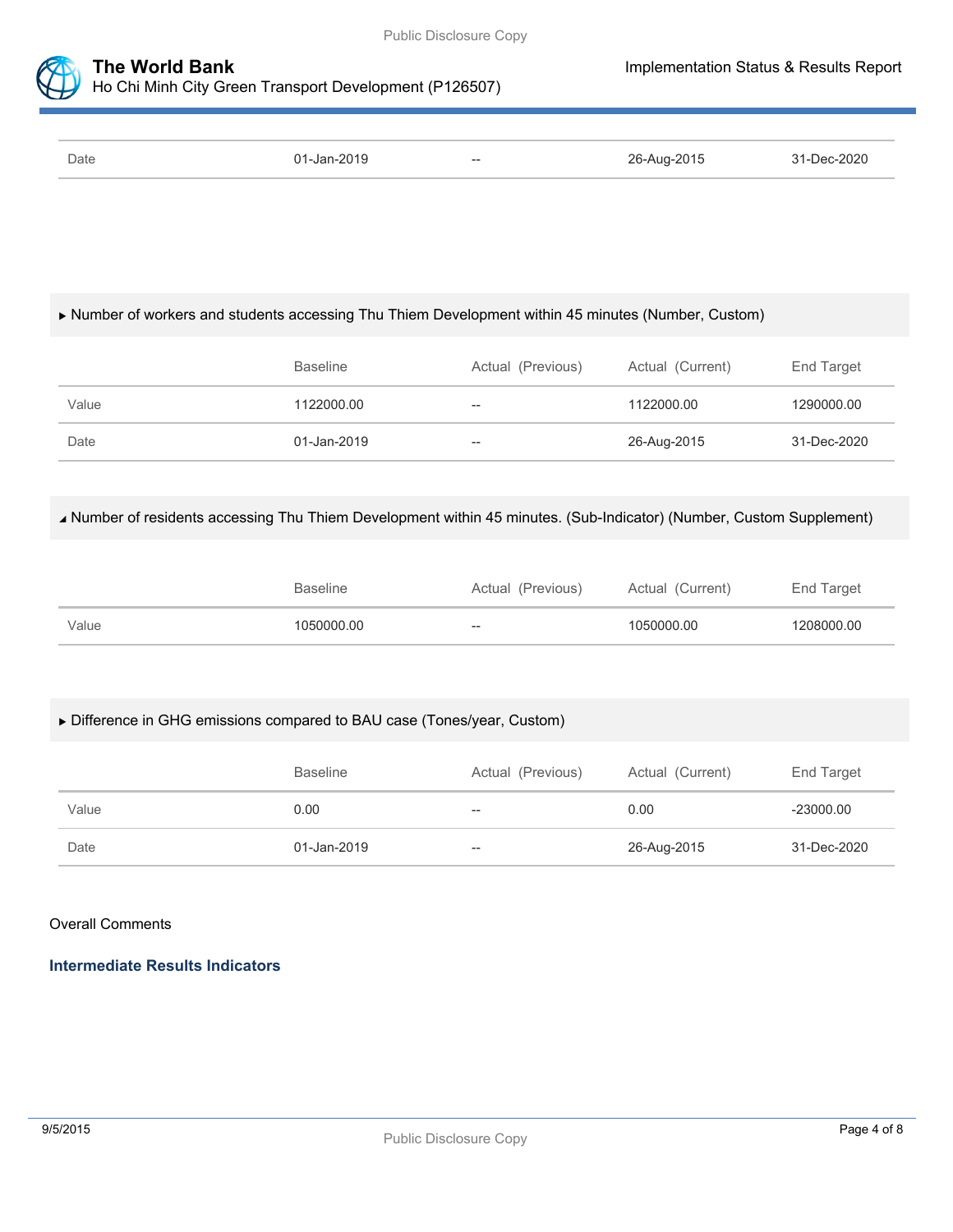



#### Percentage of physical work completed as part of the civil works for the BRT transitway (Percentage, Custom)

|       | <b>Baseline</b> | Actual (Previous) | Actual (Current) | End Target  |
|-------|-----------------|-------------------|------------------|-------------|
| Value | 0.00            | $- -$             | 0.00             | 100.00      |
| Date  | 01-Mar-2016     | $\hspace{0.05cm}$ | 26-Aug-2015      | 30-Jun-2019 |

#### Percentage of physical work completed as part of the civil works for BRT stations (Percentage, Custom)

|       | <b>Baseline</b> | Actual (Previous) | Actual (Current) | End Target  |
|-------|-----------------|-------------------|------------------|-------------|
| Value | 0.00            | $\qquad \qquad -$ | 0.00             | 100.00      |
| Date  | 01-Mar-2016     | $-$               | 26-Aug-2015      | 30-Jun-2019 |

#### Percentage of physical work completed as part of the civil works for constructing the Terminal at Rach Chiec (Percentage, Custom)

|       | <b>Baseline</b> | Actual (Previous) | Actual (Current) | End Target  |
|-------|-----------------|-------------------|------------------|-------------|
| Value | 0.00            | --                | 0.00             | 100.00      |
| Date  | 01-Mar-2016     | $-\!$             | 26-Aug-2015      | 30-Jun-2019 |

#### Percentage of physical work completed as part of the civil works for constructing the Thu Thiem technical facility (Percentage, Custom)

|       | <b>Baseline</b> | Actual (Previous) | Actual (Current) | End Target  |
|-------|-----------------|-------------------|------------------|-------------|
| Value | 0.00            | --                | 0.00             | 100.00      |
| Date  | 01-Mar-2016     | --                | 26-Aug-2015      | 31-Dec-2020 |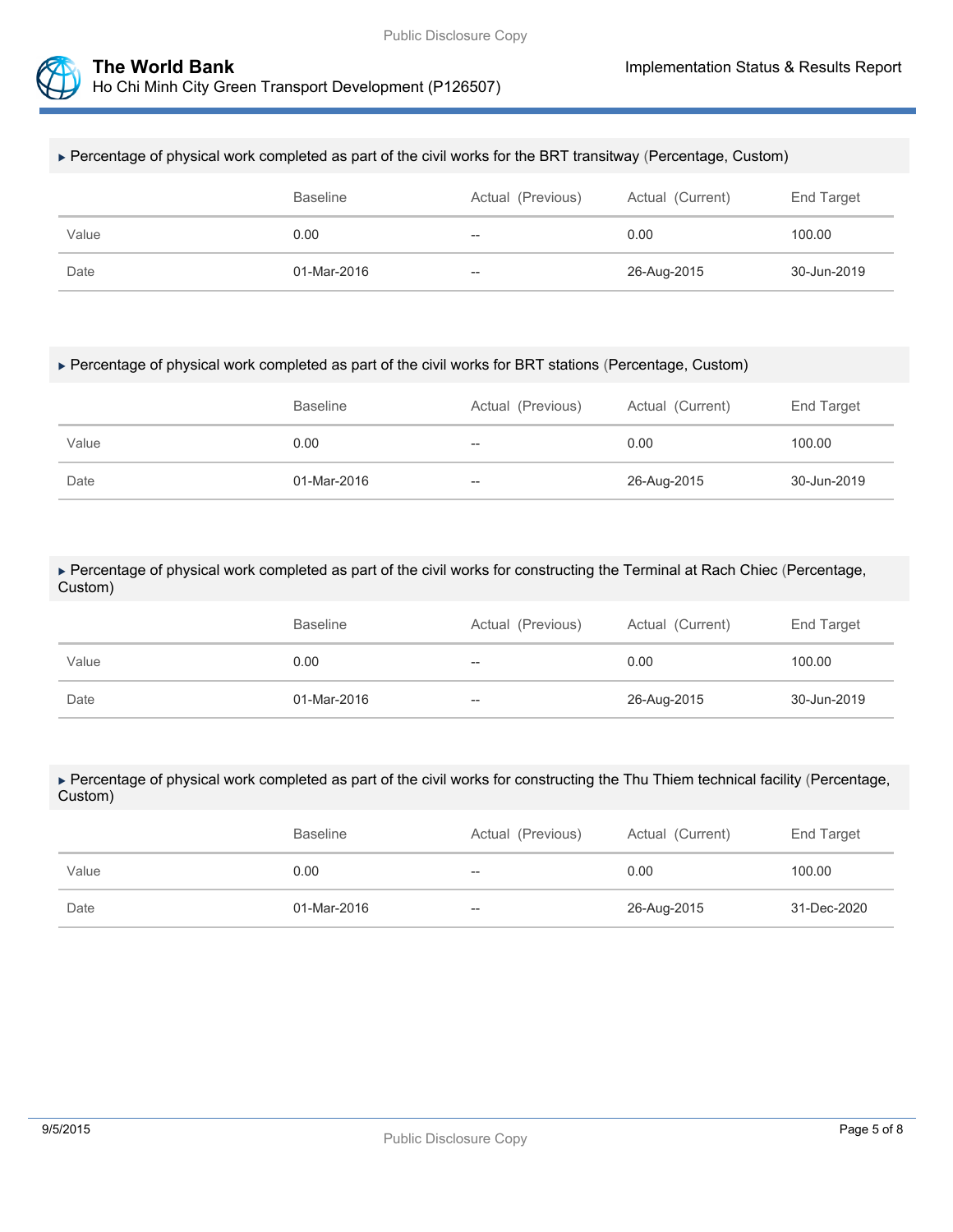

### Number of buses acquired for the BRT system (Number, Custom)

|       | <b>Baseline</b> | Actual (Previous) | Actual (Current) | End Target  |
|-------|-----------------|-------------------|------------------|-------------|
| Value | 0.00            | $- -$             | 0.00             | 28.00       |
| Date  | 01-Mar-2016     | $- -$             | 26-Aug-2015      | 15-Feb-2019 |

#### Percentage of intersections with improved traffic and safety control (Percentage, Custom)

|       | <b>Baseline</b> | Actual (Previous) | Actual (Current) | End Target  |
|-------|-----------------|-------------------|------------------|-------------|
| Value | 0.00            | $- -$             | 0.00             | 100.00      |
| Date  | 01-Mar-2016     | $- -$             | 26-Aug-2015      | 31-Dec-2020 |

#### Percentage of sidewalk improvements completed along the BRT route (Percentage, Custom)

|       | <b>Baseline</b> | Actual (Previous) | Actual (Current) | End Target  |
|-------|-----------------|-------------------|------------------|-------------|
| Value | 0.00            | $-\!$             | 0.00             | 100.00      |
| Date  | 01-Mar-2016     | $-\!$             | 26-Aug-2015      | 31-Dec-2020 |

#### Percentage of improvements to station access within a 400-meter radius completed (Percentage, Custom)

|       | <b>Baseline</b> | Actual (Previous) | Actual (Current) | End Target  |
|-------|-----------------|-------------------|------------------|-------------|
| Value | 0.00            | $\hspace{0.05cm}$ | 0.00             | 100.00      |
| Date  | 01-Mar-2016     | $-$               | 26-Aug-2015      | 31-Dec-2020 |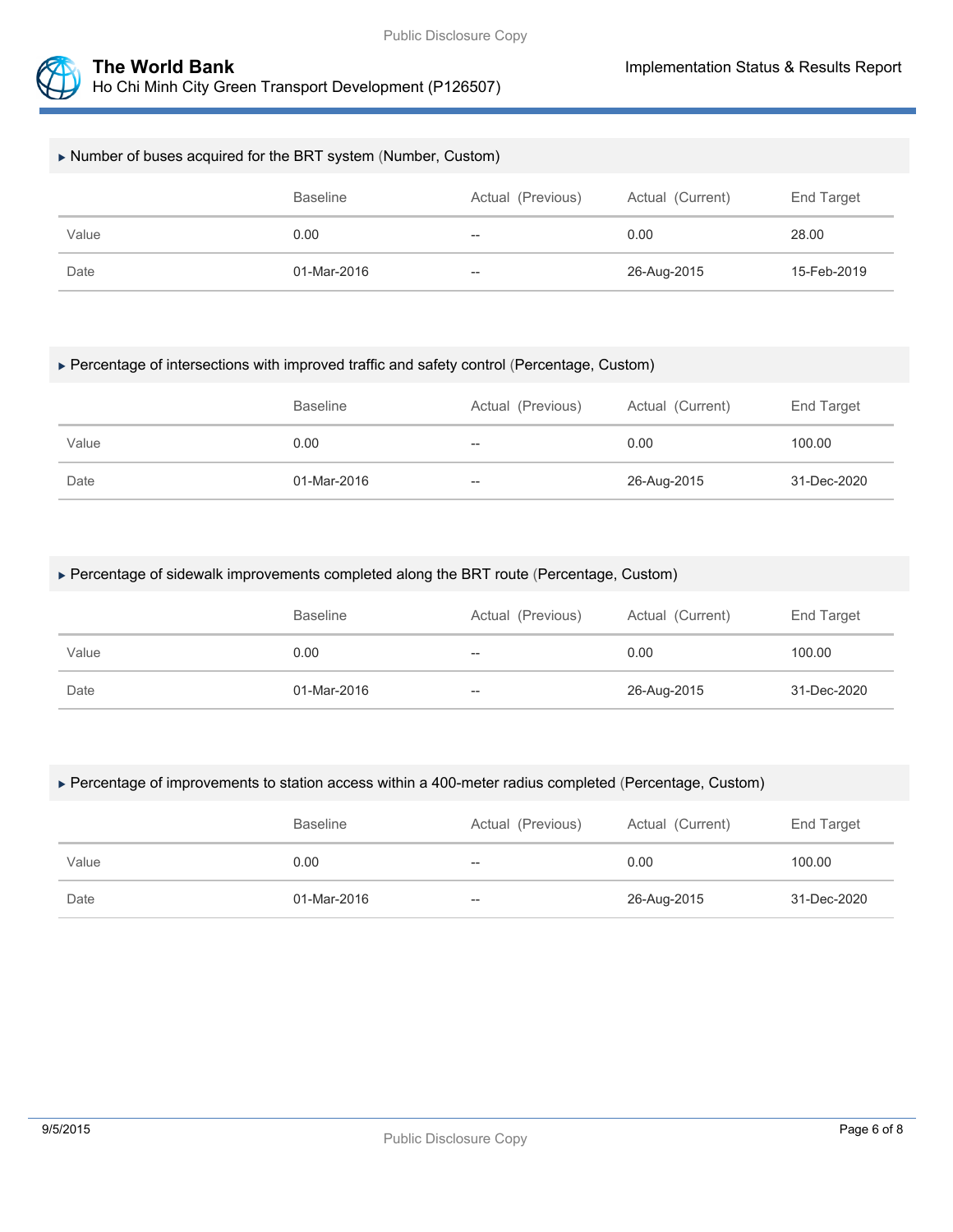



#### Percentage of planned greening and landscaping activities along the corridor completed (Percentage, Custom)

|       | <b>Baseline</b> | Actual (Previous)        | Actual (Current) | End Target  |
|-------|-----------------|--------------------------|------------------|-------------|
| Value | 0.00            | $\overline{\phantom{m}}$ | 0.00             | 100.00      |
| Date  | 01-Mar-2016     | $\overline{\phantom{m}}$ | 26-Aug-2015      | 31-Dec-2020 |

#### Percentage of training courses delivered to the HCMC PC and its agencies (Percentage, Custom)

|       | <b>Baseline</b> | Actual (Previous) | Actual (Current) | End Target  |
|-------|-----------------|-------------------|------------------|-------------|
| Value | 0.00            | $- -$             | 0.00             | 100.00      |
| Date  | 01-Sep-2015     | $-\!$             | 26-Aug-2015      | 31-Dec-2020 |

#### Number of studies completed under Component 2 of the project (Number, Custom)

|       | <b>Baseline</b> | Actual (Previous) | Actual (Current) | End Target  |
|-------|-----------------|-------------------|------------------|-------------|
| Value | 0.00            | $-\!$             | 0.00             | 3.00        |
| Date  | 01-Sep-2015     | $-\!$             | 26-Aug-2015      | 31-Dec-2020 |

#### Overall Comments

## **Data on Financial Performance**

#### **Disbursements (by loan)**

| Project                    | Loan/Credit/TF | <b>Status</b>    | Currency      | Original | Revised      | Cancelled                 | Disbursed | Undisbursed        | <b>Disbursed</b>  |
|----------------------------|----------------|------------------|---------------|----------|--------------|---------------------------|-----------|--------------------|-------------------|
| P126507                    | IDA-56540      | Not<br>Effective | <b>XDR</b>    | 88.20    | 88.20        | 0.00                      | 0.00      | 88.20              | 0%                |
| <b>Key Dates (by loan)</b> |                |                  |               |          |              |                           |           |                    |                   |
| Project                    | Loan/Credit/TF | <b>Status</b>    | Approval Date |          | Signing Date | <b>Effectiveness Date</b> |           | Orig. Closing Date | Rev. Closing Date |